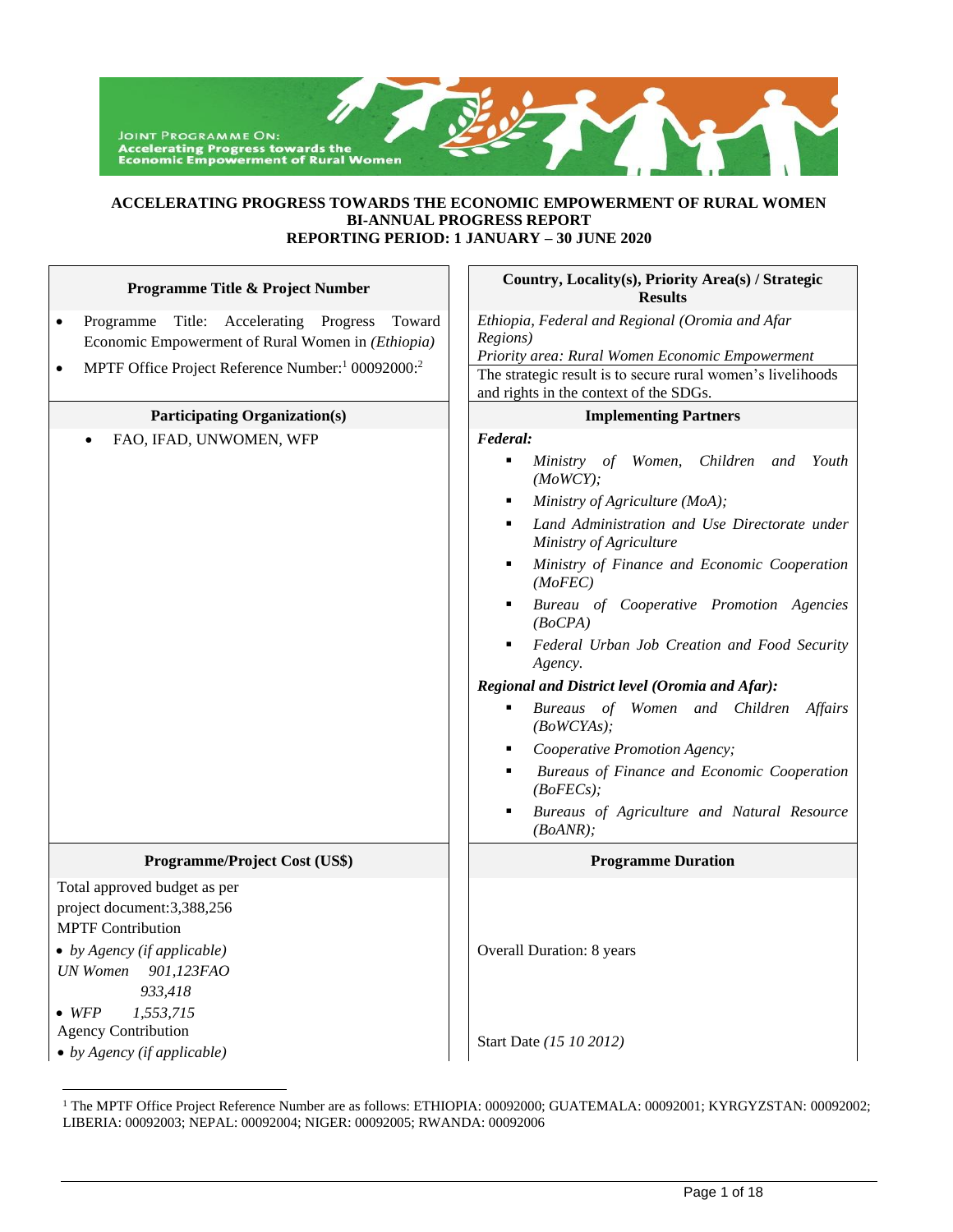Government Contribution *(if applicable)* Other Contributions (donors) *(if applicable)*

# **TOTAL: 3,388,256**

## **Programme Assessment/Review/Mid-Term Eval.** | | Report Submitted By

Assessment/Review - if applicable *please attach*  $\Box$  Yes  $\Box$  No Date: *dd.mm.yyyy* Mid-Term Evaluation Report *– if applicable please attach*  $\Box$  Yes  $\Box$  No Date: *dd.mm.yyyy* 

End Date *(31 12 2021)*

- o Name: Selam Gebretsion Beyene
- o Title: National Programme Coordinator JP RWEE
- o Participating Organization (Lead): UN Women
- o Email address: [selam.gebretsion@unwomen.org](mailto:selam.gebretsion@unwomen.org)



**Food and Agriculture Organization of the United Nations** 





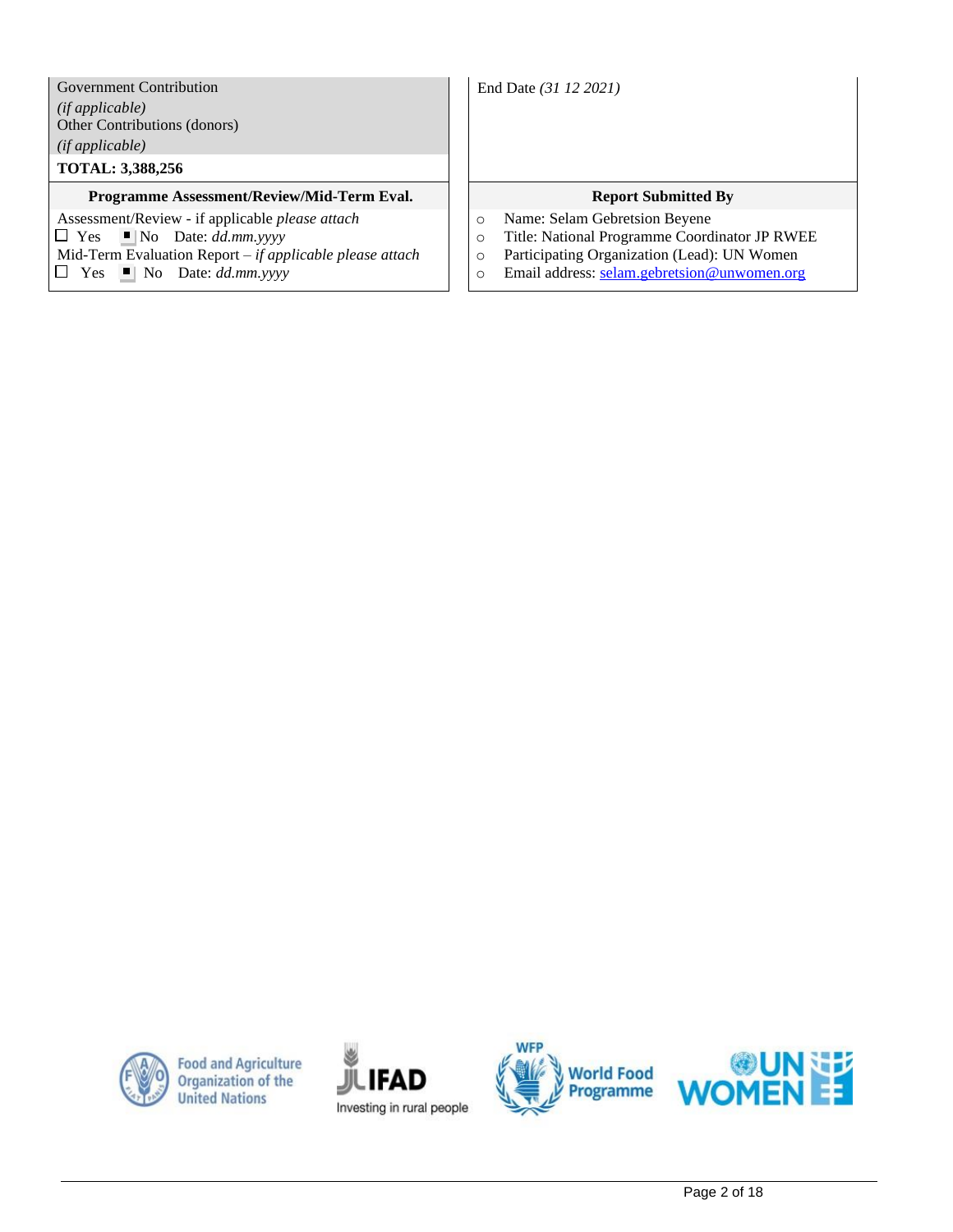## **List of Acronyms**

| <b>BDS</b>            | <b>Business Development Services</b>                                   |
|-----------------------|------------------------------------------------------------------------|
| <b>BoANRs</b>         | Bureaus of Agriculture and Natural Resources                           |
| <b>BoCPA</b>          | Bureau of Cooperative Promotion Agencies                               |
| <b>BoFEC</b>          | Bureau of Finance and Economic Cooperation <sup>3</sup>                |
| <b>BOWCYA</b>         | Bureau of Women Children and Youth Affairs <sup>4</sup>                |
| <b>CC<sub>s</sub></b> | <b>Community Conversations</b>                                         |
| CPAs                  | <b>Cooperative Promotion Agencies</b>                                  |
| <b>ETB</b>            | Ethiopian Birr                                                         |
| <b>FAO</b>            | Food and Agriculture Organization of the United Nations                |
| <b>GRB</b>            | Gender-Responsive Budgeting                                            |
| <b>IDP</b>            | <b>Internally Displaced People</b>                                     |
| <b>IFAD</b>           | <b>International Fund for Agricultural Development</b>                 |
| <b>IGAs</b>           | <b>Income Generating Activities</b>                                    |
| <b>JP RWEE</b>        | Joint Programme on Rural Women Economic Empowerment                    |
| <b>LAND</b>           | Land Administration to Nurture Development                             |
| MoA                   | Ministry of Agriculture                                                |
| <b>MoWCY</b>          | Ministry of Women Children and Youth <sup>5</sup>                      |
| <b>MoFEC</b>          | Ministry of Finance and Economic Cooperation <sup>6</sup>              |
| <b>MPTF</b>           | Multi Partners Trust Fund                                              |
| <b>PMC</b>            | Programme Management Committee                                         |
| <b>RUSACCOS</b>       | Rural Saving and Credit Cooperative Organizations                      |
| <b>SNNPR</b>          | Southern Nations, Nationalities, and Peoples' Region                   |
| SWAA-E                | Society for Women and AIDS in Africa-Ethiopia                          |
| <b>TWG</b>            | <b>Technical Working Group</b>                                         |
| <b>UN Women</b>       | United Nations Entity for Gender Equality and the Empowerment of Women |
| <b>WFP</b>            | United Nations World Food Programme                                    |
| <b>WISE</b>           | Organization for Women in Self Employment                              |
| <b>WEAI</b>           | Women Empowerment Agriculture Index                                    |

<sup>&</sup>lt;sup>3</sup> The regional Bureaus of Finance and Economic Development are changed to Bureaus of Finance and Economic Cooperation

<sup>4</sup>The regional Bureaus of Women and Children affairs are changed to Bureaus of Women, Children and Youth affairs

 $5$  The Ministry of Women and children affairs is changed to Ministry of Women, Children and Youth

<sup>6</sup> The Ministry of Finance and Economic Development is now changed to Ministry of Finance and Economic Cooperation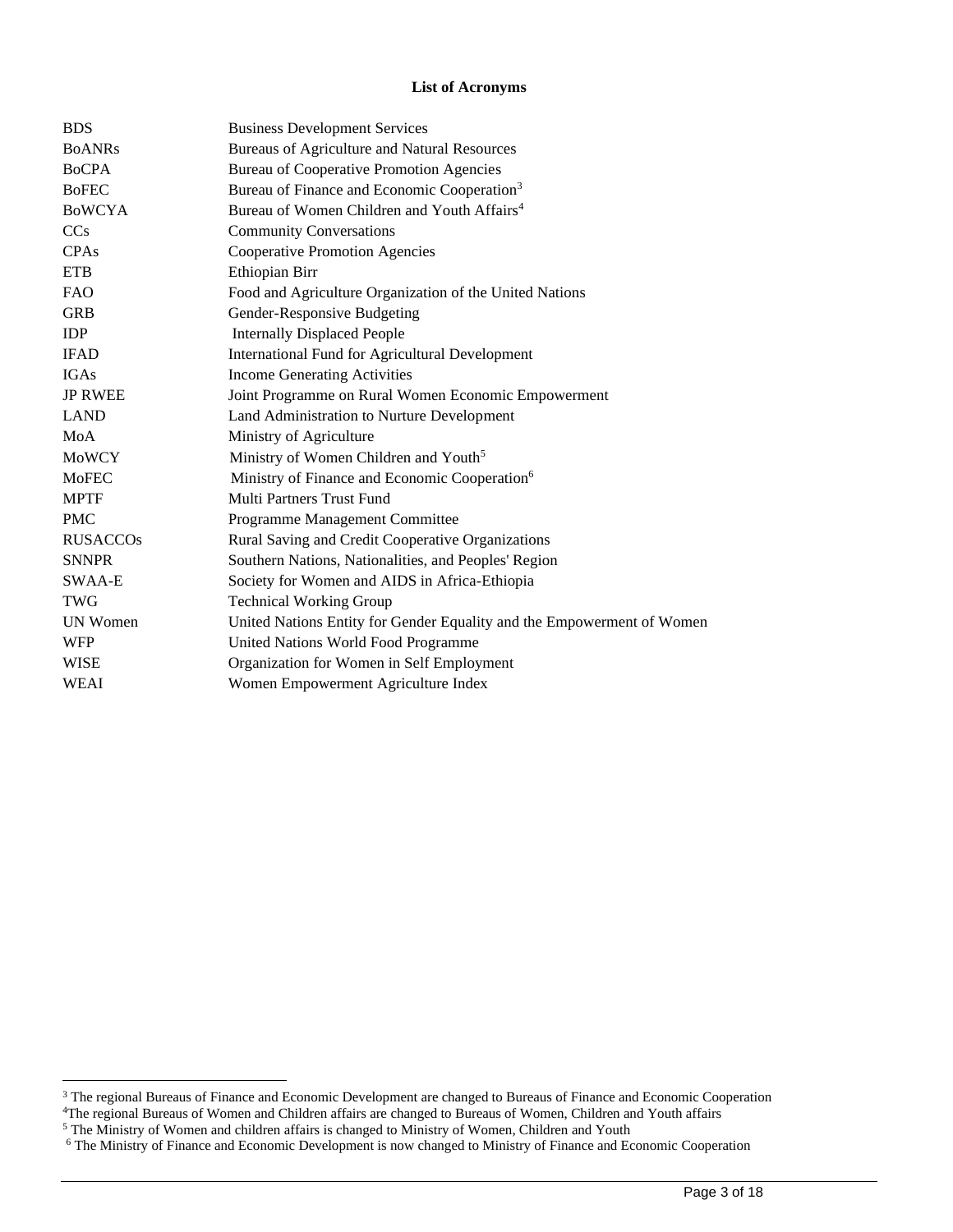# **NARRATIVE REPORT**

# **EXECUTIVE SUMMARY**

During the reporting period, from 1<sup>st</sup> of January to 30<sup>th</sup> June 2020, the Joint Programme on Rural Women Economic Empowerment (JP RWEE) has targeted four districts, namely Dubti in Afar Regional State and Adamitulu, Yayagulele and Dodola in Oromia Regional State as well as two towns which are hosting internally displaced people (IDP), Galan and Sululta in Oromia Regional State.

The key achievements for the reporting period are the following:

- Post-harvest technologies were distributed to 100 rural women that benefitted 60 households in three Woredas of Oromia region.
- A poultry shed consisting of 1,500 pullets/chickens was renovated in Sululta town of Oromia region.
- In Afar region, 50 rural women from JP RWEE, from Debel Kebele, were trained on business plan, financial management and bookkeeping practice.
- The number of rural women, who have accessed finance/revolving funds for their income generating activities, have reached 3,750 (3,311 in Oromia and 439 in Afar) during the reporting period.
- The personal savings of rural women has increased from about 640 ETB (18 USD) to 15,200 ETB (434 USD), while, the group savings of the rural women engaged in diversified and sustainable sources of income has also increased ranging from 14,180 ETB (500 USD) to 80,300 ETB (2,900 USD).
- The JP RWEE participated in the development and advocacy process for women's rights in the newly drafted land compensation regulation. In this framework, the JP RWEE, in collaboration with the Ministry of Urban Development and Construction, conducted two consultative meetings to review and reflect on the draft regulation. The consultative meetings were held in Addis Ababa on 27-28 January 2020, and a second meeting was held in Adama on 3-4 February 2020. The proposed legal provisions aim to strengthen women's rights during land expropriation and compensation processes and most of these provisions have been approved by the Council of Ministers.
- A bibliography review on Gender and Land Issues in Ethiopia has been developed by the JP RWEE in collaboration with the Women's Land Rights Task Force Network. The developed bibliography aims to provide insights into what has been researched so far, and to stimulate research institutions and individuals to explore untapped areas and generate evidence that can be used for better land administration in Ethiopia.

# **I. Results**

From the  $1<sup>st</sup>$  of January to the  $30<sup>th</sup>$  of June 2020, the main results achieved, divided by outcome and outputs are detailed as follows.

## **Outcome 1: Rural women have improved their food security and nutrition.**

During the reporting period, with the aim of improving the food security, nutrition and agricultural skills of target rural women, diverse activities were conducted in Afar and Oromia regions.

## *Output 1.1. Rural women have increased access to and control over resources, assets and services critical for their food and nutrition security.*

In Afar, technical support was provided to 16 rural women, which included training sessions on how to use supplementary feed for cows, feeding practice from the fodder bank, livestock feed management of fodder bank. In addition to this, 16 rural women cooperative leaders in Debele district of Afar Regional state, were trained on marketing of dairy products and fattening shoats, management and follow up of the milk processing business, business plan, financial management and bookkeeping Additionally, three trainings were held with the 293 rural women, on poultry production and horticulture development in Afar region.

Similarly, in Oromia, a total of six different trainings were conducted for 300 rural women in three Woredas. The trainings focused on plants care in the two current livestock fattening centres at Adami Tulu Jidokombocha and Yaya Gulale districts. Among other issues, participants were equipped on regenerative agriculture, multipurpose tree seedlings production and plantation, soil and water conservation, agriculture, animal fodder and range land management. In addition to this, 100 rural women in two woredas were equipped with knowledge and skills in poultry production and horticulture development.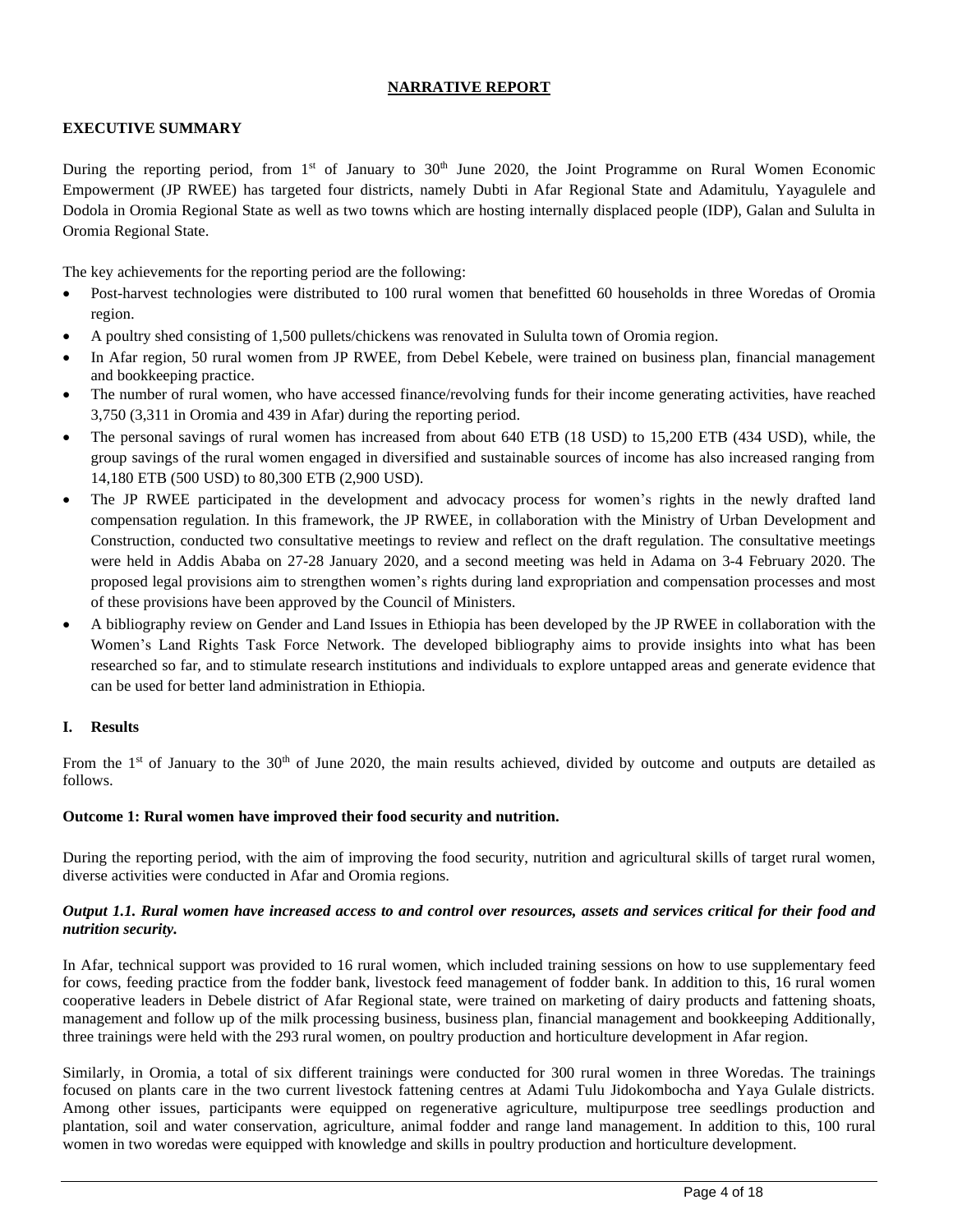Based on the conducted trainings, various types of plants were planted as detailed in the table below.

| No. | <b>Tree Types</b>    | Quantity         |
|-----|----------------------|------------------|
|     | Papaya               | 50               |
|     | Mango                | 20               |
|     | Orange               | 30               |
| 4   | Banana               | 29               |
|     | Coffee               | 30               |
| 6   | Guava                | 30               |
|     | Gravel fencing trees | 40               |
| 8   | Elephant grass       | 10m <sup>2</sup> |

**Table 1**: Types and number of trees planted in Abdi Boru cooperative fattening center

With the support of JP RWEE, ten oxen with animal fodder were purchased for Megerisa Business Cooperative, located in Oromia Regional State. The purchase was guided by the advice of livestock professionals. Hence, the purchasing committee, including Woreda representatives of JP RWEE, Kebele administrators and Society for Women and AIDS in Africa – Ethiopia (SWAA-E) staff consulted livestock professionals on the potential marketplaces and the breed of oxen to be bought. After purchasing the oxen, upon deliver technical support on how to take care of animals was provided to members of the cooperatives. This has enabled 75 women cooperative members to engage in the fattening business.



**Pictures 1 and 2** – Rural women feeding the oxen, March 2020 (Credit: SWAA-E)

As per the 2020 annual work plan, a 15-hectare fodder bank plant has been constructed in the Debel Kebele Moreover, in three Kebele, the renovation of dairy processing shops is ongoing. At the same time, the purchase of milk processing equipment, seeds, pullet and feed procurement is being finalized.

## *Output 1.2: Rural women have greater capacity to enhance and control local food reserves and their production.*

With the support of the JP RWEE, different milk processing equipment and irrigation kits were distributed in Oromia to 100 rural women. The items were distributed based on the selection criteria developed by JP RWEE Woreda level committees, including the need of the rural women based on their income, their knowledge, skills and effort shown in other activities of the programme of the women. Similarly, in Afar, with the support of JP RWEE, different agricultural inputs, and milk processing equipment were distributed to 203 rural women. In order to ensure the effectiveness and sustainability of the use of the tools, there is an ongoing follow up on the proper utilization of the items and the advantage it brought to the lives of the rural women.

A training on fodder machine's operations was organized on 14 March 2020 at Adami Tulu JK, Hawigudina. The training benefited three men and 10 women members of Hawigudina business cooperative in Oromia region. The training focused on enhancing the knowledge and skills of fodder machine, how it operates, safety rules, and simple troubleshooting techniques.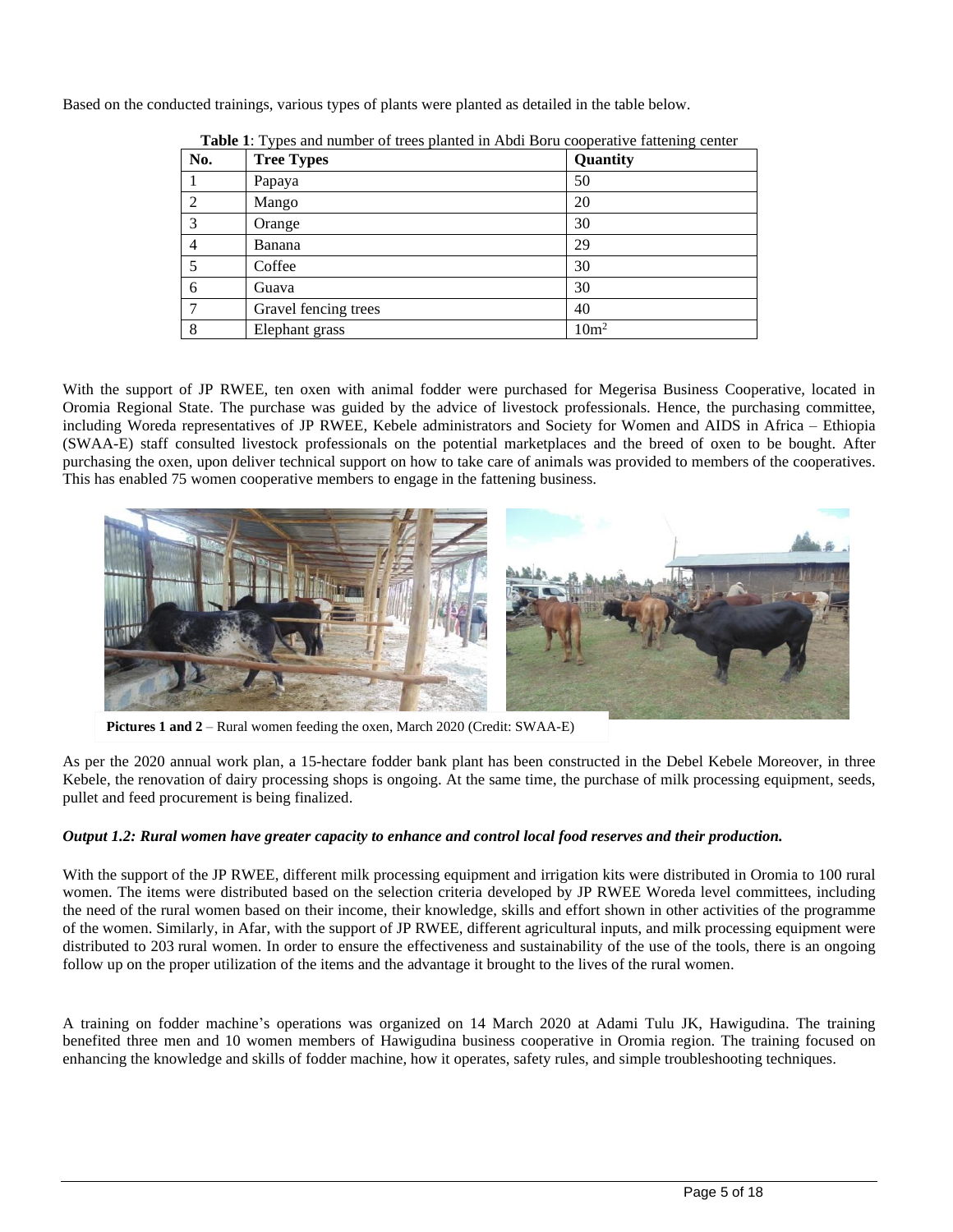

**Picture 3 –** Skill training to selected cooperative members on machine operation, Adami Tulu JK, Hawigudina business cooperative Centre, March 2020(Credit: SWAA-E)

Moreover, postharvest technologies (e.g. grain production), which save time and energy, were distributed to 100 rural women, benefitting 60 households in three Woredas of Oromia region.

## **Outcome 2: Rural women increase their income to sustain their livelihoods.**

During the reporting period, with the overall aim of increasing the income of the target of rural women and to sustain their livelihoods, two awareness raising trainings on the effects of climate change on women and their contributions to mitigate the impact were organized, one from 7 to 11 of February and from 3 to 7 of March 2020.

The trainings were held respectively in two of the project sites, namely- Adami Tullu Jido Kombolcha and Yayya Gullele Woredas where 100 participants (24 men and 76 women) took part. Of these, 72 were cooperative members and the remaining 28 represented other local stakeholders, like JP RWEE Woreda committee members, Woreda government sector offices and kebele cabinet members. The trainings also included skills on how to practice climate smart agriculture (CSA) as strategy to mitigate climate change, increase income and improve livelihoods.

### *Output 2.1 Rural women have enhanced entrepreneurship skills and value chains to access markets for their products.*

With the objective of enhancing marketing capacity and access to business development services, a series of trainings were conducted for 48 (8 men and 40 women) JP RWEE business cooperatives leaders and members. The trainings were facilitated from 25 March to 2 April 2020 in four woredas of Oromia: Adamitulu Judo Kombolcha (25-26 March), Dodola (28-29 March), Chancho (28-29 March), and Yaya Gullele (1-2 April). The training covered the basic concepts and principles of market management and market information system, how to demand business development services and advertisement of their products and their interaction with buyers.

In Afar region, 50 rural women from JP RWEE, from Debel Kebele, were trained on business plan, financial management and bookkeeping practice.

Cooperative members who are engaged in agribusiness were supported to participate in a bazaar and exhibition organized locally. The bazaar and exhibition lasted for a total of six days during major holidays – Ethiopian Christmas. A total of 48 (4 men and 44 women) drawn from Sifen Belkecha Beri and Megerisa cooperatives of Oromia region respectively took part in the exhibitions and bazaars organized in Yaya Gullele Woreda on 1-5 January 2020. The bazaar and exhibition were a good opportunity for them to gain experiences market and networking. The exhibition and bazaar were organized by the Woreda Micro and Small Enterprise Development Office. Most of the items which were sold by the women were agriculture and dairy products. The Sifen Belkecha Beri business cooperative sold 46 Kg of butter at a cost of 300 ETB/Kg and earned 13,800 ETB (431 USD), and 34 Kg of cheese for a price of 40 ETB/Kg, with amounted a total of 1300 ETB (41 USD).

In addition, non-processed agricultural products mainly lentils, sunflower, teff, chickpeas, honey and onion were brought to the bazar along with value added items like Cheko, kolo, besso, flour, kinche and chechbesa, with most of them being fully sold. The women have also confirmed that such an opportunity enabled them to have better knowledge and experiences in making business. Rural women participating in the bazaar acquired skills on how to create and maintain market linkages; understood the benefits of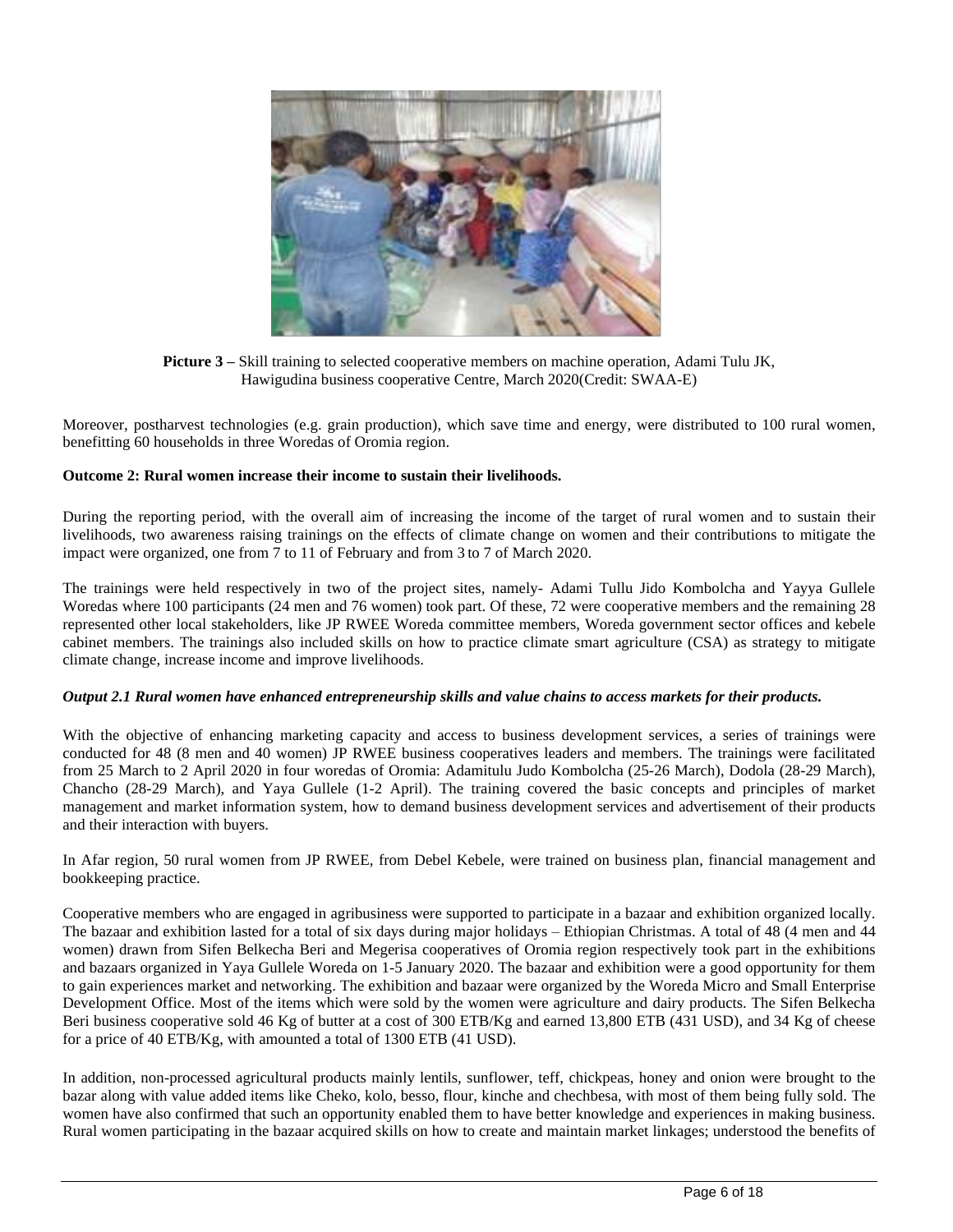bringing high quality products to the market and the event brought them the opportunity to gain experience in selling their products.

Similarly, in Yaya Gulele Woreda, a site was identified and assigned by the Woreda administration for cooperatives working on dairy. The construction of the shade is underway, while another poultry shade has been renovated with watering and feeding trough for dairy heifers in the same district.

# *Output 2.2 Rural women access to holistic income-generating facilities and to gender-sensitive financial and non-financial services increased.*

Regarding the number of rural women, who have accessed finance/revolving funds for their income generating activities, the information available as of December 2019 confirms that 3,750 rural women (3,311 in Oromia and 439 in Afar) were reached. Due to COVID-19 limitations and the restrictions on movements of individuals and organizing meetings, the planned activities to increase the numbers of rural women is postponed until the restriction due to the epidemic is waved. For this reason, there is no updated information for the reporting period.

The personal saving of these rural women engaged in diversified and sustainable sources of income has also increased ranging from 14,180 ETB (500 USD) to 80,300 ETB (2,900 USD). The personal savings of these rural women are between 640 ETB (18 USD) to 15,200 ETB (434 USD).

Construction of fattening site for Megerisa business cooperative, which started last year at Yaya Gullele Woreda, Oromia region, has been completed during the period and handed over to the cooperative. Additionally, one of the previously constructed houses for IDPs was modified and made fit for the poultry production. The poultry shade for women internally displaced in Sululta was renovated with watering, feeding trough and egg laying cage and a selling corner.

# **Outcome 3: Rural Women have Enhanced Leadership and Participation in their Communities and in Rural Institutions, and in Shaping laws, Policies and Programmes.**

With the aim of enhancing the rural women leadership skills, an experience-sharing visit was conducted on 16-17 March 2020 were members of Megerisa Business Cooperatives visited the fattening center constructed for Hunde Gudina Business Cooperative at Adami Tulu Judo Kombolcha Woreda.

The visit was attended by 28 individuals (5 men and 23 women), including business cooperative leaders and members and JP RWEE committee members and other local stakeholders. The participants managed to visit the fattening shed site, the bio-gas plant, the fodder machine, and the CSA activities undertaken by the Hunde Gudina Business Cooperative and hold discussions with the members and leaders. The visit enhanced the capacity of business cooperative leaders and members on the technical functions of the center and how to manage such a joint business. The visit also enabled JP RWEE committee members of Yaya Gullele Woreda to gain experiences on how to support the business cooperative to finalize the construction and make it ready for the intended purpose.



**Pictures 4 and 5:** Experience sharing visit at Adami Tulu Woreda, Anano Shiho Kebele Hunde Gudina Business cooperative center, April 2020 (Credit: SWAA-E)

Consultative discussions with cooperative leaders of Megerisa Business Cooperative were held with the support of JP RWEE programme. The main issues addressed were the future planned activities to be carried out by the cooperative members, including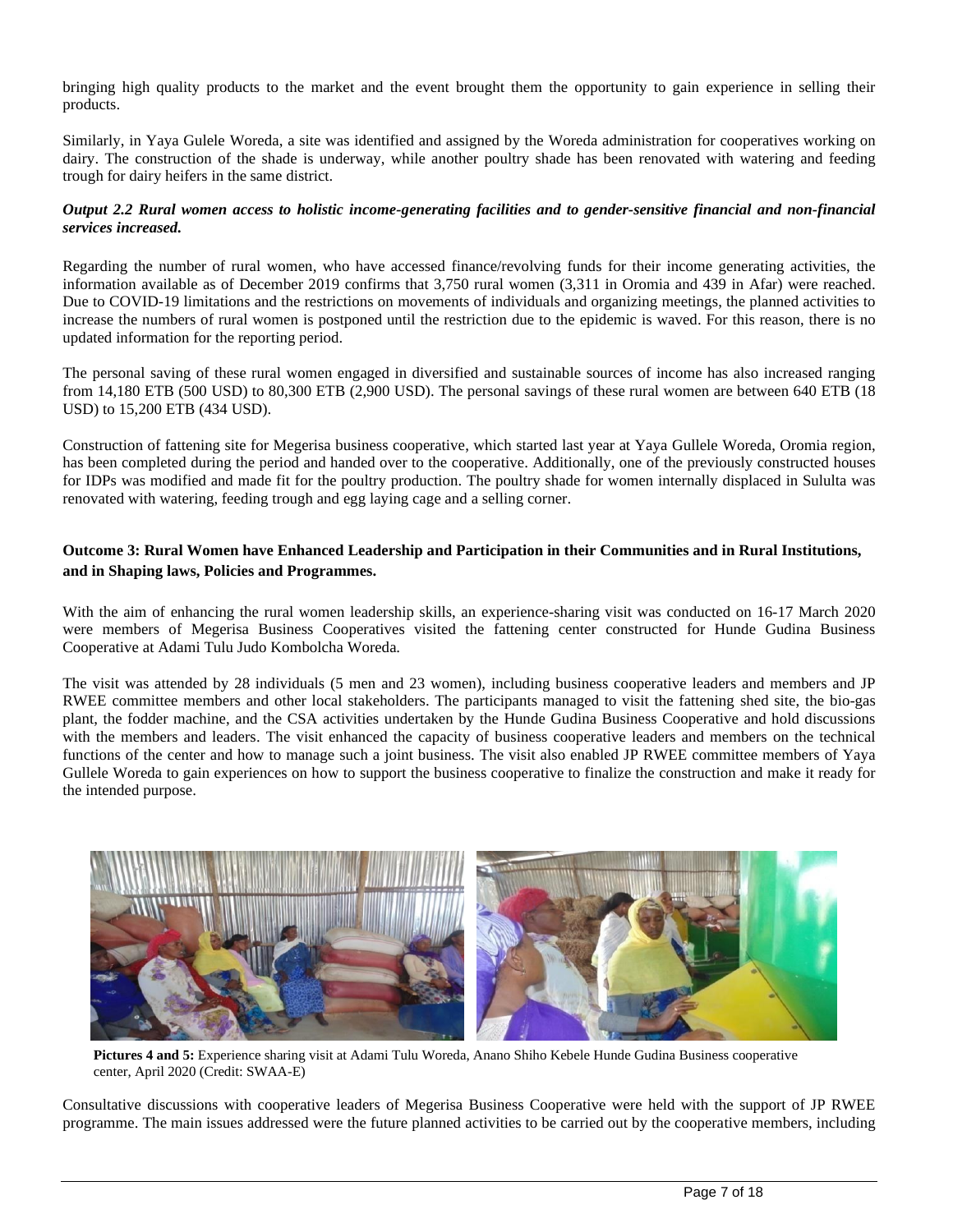availing fodder, water, feeding and caring for livestock. The discussion also included the identification of potential market opportunities to sell the livestock.

## *Output 3.1 Rural women confidence and leadership skills built to fully participate in family matters, rural institutions, cooperatives and unions.*

JP RWEE committee members and other stakeholders conducted a meeting on how to enhance Business Development Services (BDS). <sup>7</sup> The consecutive monitoring sessions have revealed a huge gap between the services currently been provided to the rural women and the actual BDS that must be in place to ensure rural women's businesses utilize their capacity to the fullest. Cognizant to this, four consultative sessions involving 53 (8 men and 45 women) business cooperative, JP RWEE committee members and other local stakeholders were organized for two days, in four sessions at Dodola, Adami Tulu, Judo Kombolcha, Chancho, and Yaya Gullele Woredas. These consultative meetings have been ongoing for the past four years as review of activities. The number of participants made to be manageable (10-11 per Woreda) to prevent the potential transmission of COVID-19.

The main objectives of the sessions were to enhance understanding on the concepts and principles of BDS (both by BDS providers and receivers), review the importance of BDS, identify the major problems in provision of BDS, and agree on the roles and how of strengthening the partnerships and coordination for BDS as a way forward. After the session, participants agreed to ensure adequate and efficient delivery of BDS and inform the outcomes of the sessions to their respective members.

# *Output 3.3: Rural Women, including young women, have increased capacity to engage in and influence relevant policy forums at national and regional levels.*

With the support of JP RWEE, a day consultative meeting was held in Sululta Town, Oromia region, with 15 women youth, who are out of school and desire to be enrolled in business cooperatives. To this end, the desire to be enrolled in business, possible business ideas, expected challenges and way out were discussed with the youth.

As a follow up activity, it is planned to give a training for the same groups of youth on the issue of '*Gender, Life Skills and Business Management.*'

## **Outcome 4: Gender responsive policy and institutional environment for women's economic empowerment**

Land is the main economic, political, social and cultural asset of any country. It is the crucial source of generating livelihood income for society. In the past few decades, millions of Ethiopians have faced problems due to expropriation. Among other challenges, displacement and the insignificant amount of compensation during expropriation affects women to the greater extent. Given the fact that, most women are dependent or own land rights with their husbands, the very limited amount of compensation will put them even in worst condition.

Acknowledging that the previous compensation proclamation has drawbacks, the government has amended and introduced a new proclamation No. 1161/2019 enacted on 23 September 2019. A more detailed and comprehensive Regulation that ensures the implementation of the provision is under draft by the Ministry of Urban Development and Construction.

Accordingly, JP RWEE was able to take part and advocate for women's rights in the newly drafted land compensation regulation. In collaboration with the Ministry of Urban Development and Construction, JP RWEE conducted a consultative meeting to review and reflect on the drafted law. Two consultative meetings were held on 27-28 January in Addis Ababa and 3-4 February 2020 in Adama. The meetings were attended by various participants from different ministry offices and research centers including; Regional Bureau of Women, Children and Youth Affairs; independent researchers; land administration department heads within universities, etc. There were 17 participants (11 women and 6 men) in the meeting held in Addis Ababa and 19 (4 women and 15 men) in the meeting in Adama. es

The proposed legal provisions aim to strength women's rights during land expropriation and compensation processes and most of these provisions have been approved by the Council of Ministers Office.

Among others, the new provisions that were incorporated in the final legal draft include:

• A duty on the government to pay the value for land compensation for both partners (husband and wife), even if the land is registered only in one of them.

 $^7$  Business Development Services (BDS) are a very important means of supporting the development of micro, small and medium-sized enterprises (MSMEs), which are known to create employment, generate income and contribute to economic development and growth. Employment and income generation are particularly important as far as impoverished rural areas, vulnerable communities and groups are concerned. In this sense, supporting BDS is an important means of achieving the Millennium Development Goals (MDGs) by addressing poverty and empowering the poor and vulnerable groups (see IBLF/UNDP, 2003).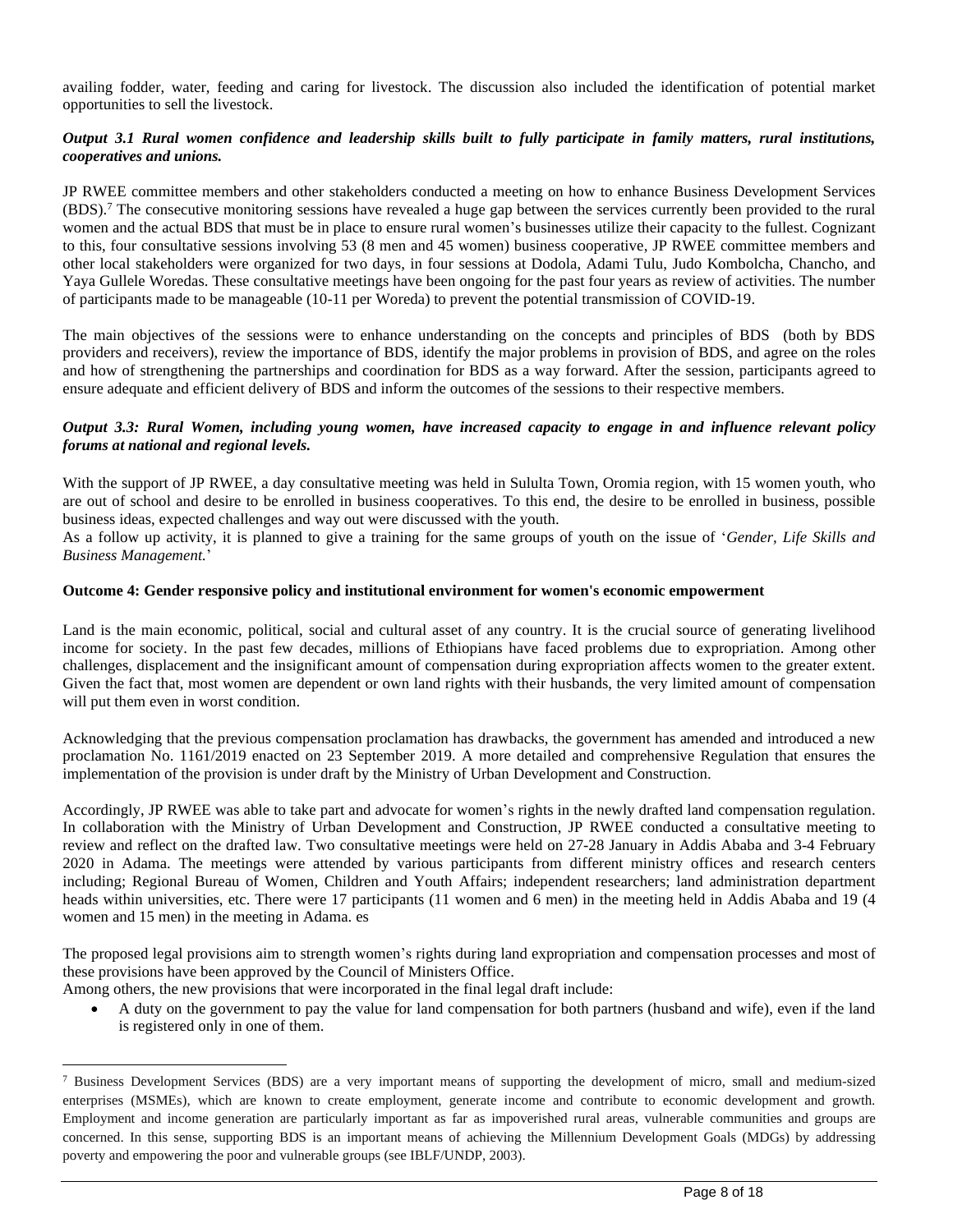- A need to prioritize and support women and vulnerable groups; during land compensation process.
- In cases when there is alternative land to be allocated, the rights of women and vulnerable groups should be prioritized and given first urgency.

# *Output 4.1. Agriculture key stakeholders, including relevant government bodies, capacity enhanced to conduct gender analysis and integrate gender sensitive indicators and targets in planning and budgeting*

With the objective of enhancing partnership and obtaining more technical support for CSA practices by target women cooperatives, members, their households and learning by the larger community JP RWEE has been engaging stakeholders working in agriculture including research centres. The programme initiated a partnership with Agriculture Research Institute, Adami Tulu Branch and facilitated experience sharing for the staff. To this effect, a Memorandum of Understanding (MOU) was signed with Oromia Agriculture Research Institute, Adami Tulu Branch in April 2020. The MOU aims to enhance the relationship and efforts to work with women leading agribusiness cooperatives in the intervention areas and support mainstreaming of Climate Change in programmatic interventions and support women to actively engage in climate smart agricultural practices.

## *Output 4.2: Greater availability of tools and data to track progress in the economic empowerment of rural women*

There are various studies, polices and legislations dealing with gender issues in rural land administration in Ethiopia. However, the documents are not readily accessed or available. This creates information gap among scholars and land experts, as there is no proper document outlining major studies that have been conducted in the area.

Recognizing the information gap, a bibliography ( list of sources e.g. books, articles and laws) of '*Gender and Land Issues in Ethiopia'* has been drafted with the aim to provide insights into what has been identified so far and stimulate research institutions and individuals to explore untapped areas and generate evidence that can be used for better land administration in Ethiopia. The developed bibliography is believed to show the available information and the gaps that need further research on gender and land issues. At present, the bibliography is available for members of the Women's Land Rights Task Force, but there is a plan to circulate the resource to a wider interested stakeholder.

A field visit to monitor the progress and challenges faced in the implementation of the project and design strategies to overcome them, was conducted for two days to the IDP centres near Addis Ababa namely Gelan and Sululta. The first visit was to Gelan on 11 February while the second took place on 12 February to Sululta. Participants in the visit included representatives from UN Women, WFP, FAO, Woreda focal representatives of Women and Children Affairs office, Natural Resource management, livestock and cooperatives. From the community side, the technical Working Group of JP RWEE was able to meet, committee members and representatives of cooperatives in both sites. The field visit to Gelan was attended by 15 participants (8 men and 6 women), while the field visit to Sululta was attended by 17 participants (12 men and 5 women).



**Picture 6 and 7**: Participants of the field mission, February 2020. (Credit: UN Women)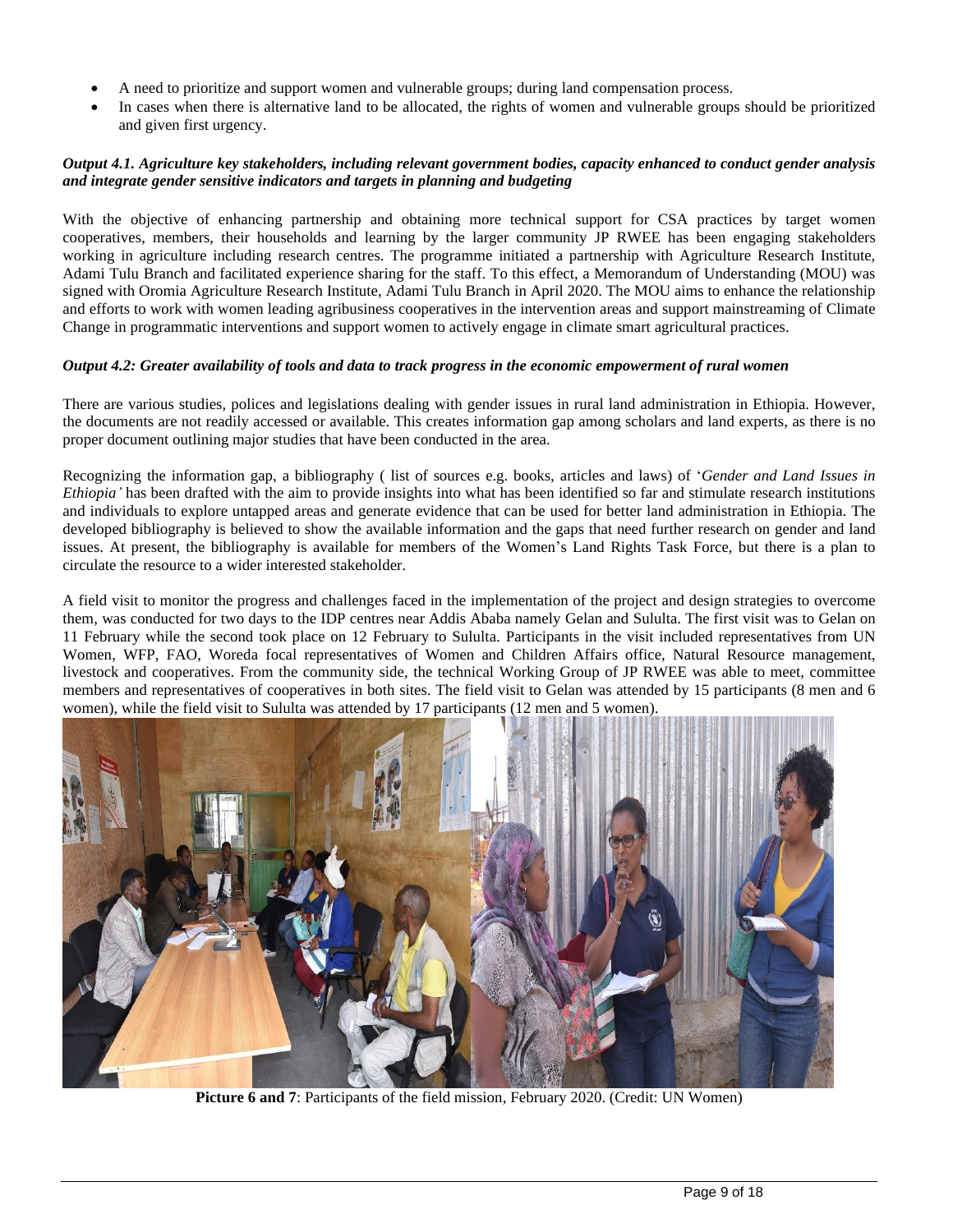Additionally, in Oromia region, Adami Tulu Judo Kombolcha Woreda four supervisory meeting were organized to review the activities that were accomplished during the period. All members of the cooperatives participated, and discussions were held on important issues including challenges encountered and how to improve their individual business as well as the cooperative.

## **II. Describe any delays in implementation, challenges, lessons learned & best practices**

In Ethiopia, the first case of COVID-19 was detected in Addis Ababa on 13 March 2020, posing a significant risk to the country at a time of growing political, social and economic uncertainty. The Government of Ethiopia declared a State of Emergency, that is expected to be in place until September 2020. The federal and regional governments in Ethiopia have established several measures to contain the spread of COVID-19, including the cancellation of national elections, closure of schools, banning social gatherings and imposing movement restrictions. While these actions are expected to slow the spread of the virus, it has substantial adverse effects on income, food and nutrition security. The impact is harsher on women and vulnerable groups.

On top of the COVID-19 crisis, the country is affected by the recent political unrest that resulted in the killing of individuals, looting and burning of assets. The region of Oromia was the worst affected by the demonstrations that erupted, with unrest spilling over to the capital Addis Ababa.

Due to the current developments in Ethiopia, most businesses have been highly affected. Rural women of JP RWEE are not immune from the impact because of the travel restrictions, decline in business and the political unrest particularly in Oromia region. Regardless of all the current crises, the rural women are expected to manage, save and repay the credit they have taken to run their businesses. In the current context, this has become a great challenge for most rural women.

Despite the challenges, activities under JP RWEE that can be implemented without field travel and gathering of individuals are being implemented. As a strategy, the AWP has been revised to include some COVID-19 prevention activities, to adjust the follow up and monitoring to be done virtually and activities that focus on revision of documents are given a focus. Moreover, sheds are being constructed and procurement of items for projects implementation at Woreda level activities are underway. Learning from the current crises, there is an initiative that advocate to establish an insurance system that protects grains and livestock business of cooperatives.

## **III. Qualitative assessment**

Besides the above-mentioned activities, the JP RWEE has taken steps aimed at enhancing programme implementation by establishing new partnerships. Thus, the JP RWEE initiated a technical partnership with the Agriculture Research Institute 'Adami Tulu Branch' and facilitated experience sharing for the staff. A Memorandum of Understanding (MOU) has been signed with this institution in order to work with women led agribusiness cooperatives to support mainstreaming of climate change mitigation approaches in programmatic interventions and support women to actively engage in climate smart agricultural practices.

In addition, the JP RWEE started working on the issue of gender mainstreaming in laws and policies with the Ministry of Urban Development and Construction for ensuring gender integration on the laws, policies and strategies that are developed by the ministry. To this end, it has ensured the incorporation of gender issues in the Land Expropriation and Compensation Regulation.

The JP RWEE end term evaluation was conducted in 2018, but since there are changes. That took place in the program as well as in the country such as; increase in the numbers of rural women, improvement in laws, COVID-19, political instability, cancellation of election. have impacted the programme as well as rural women. With the aim of examining the effect of COVID-19 and the recent political crises on JP RWEE rural women, a rapid assessment was designed in the reporting period. The assessment will be conducted virtually by communicating with rural women and officers working at the ground level. The rapid assessment has been a joint effort by all implementing agencies that contributed to its development. The data collection, which will be done in September 2020, will be carried out by all agencies. The results of the assessment are expected to provide a better understanding about the rural women as well as the project and enable experts design strategies for moving forward.

With regards to JP RWEE coordination, all partner agencies of JP RWEE work towards the same objective; hence decisions are passed after consultative discussions and reflection on the matter.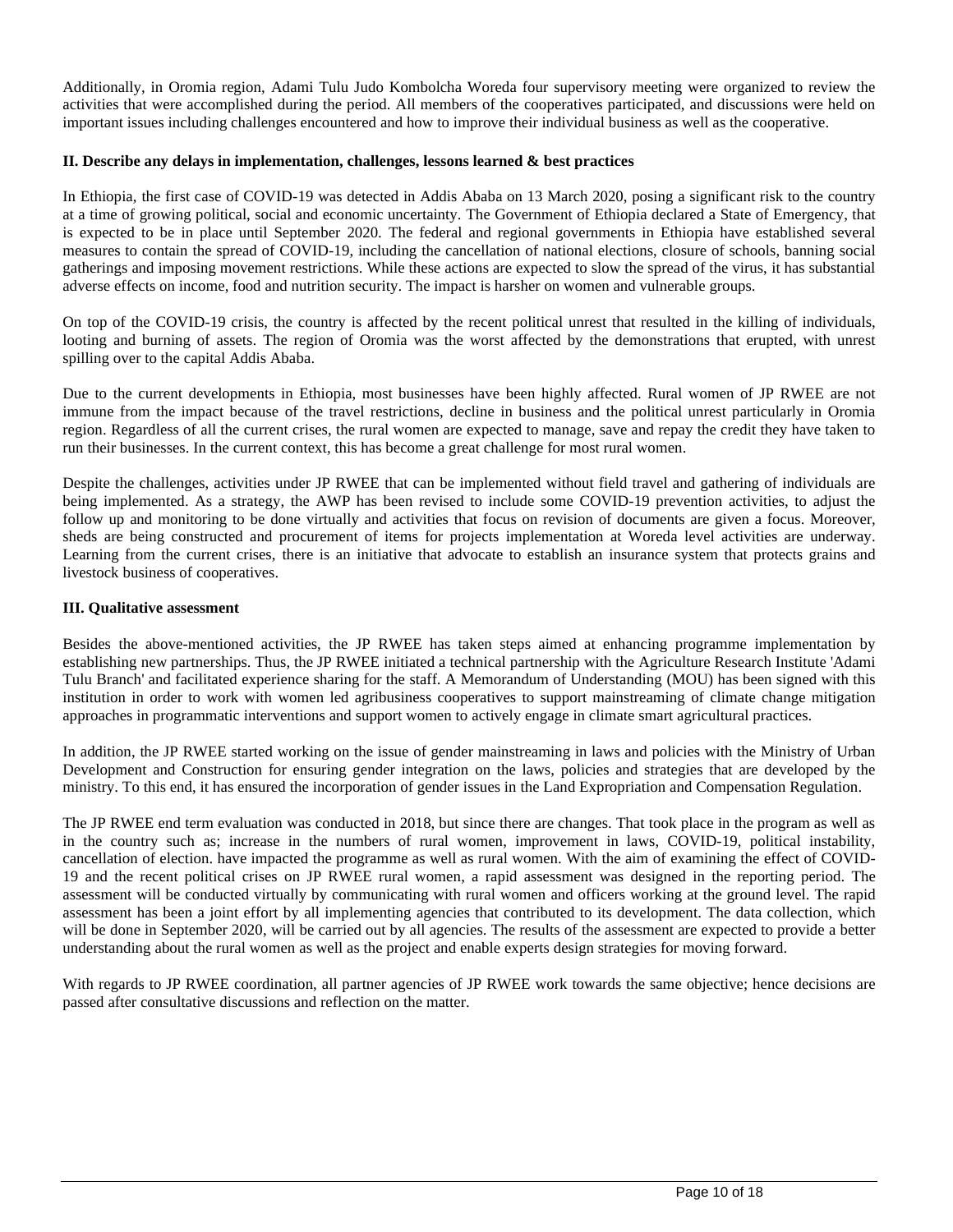| ii) Indicator Based Performance Assessment:                                                                                                                                                                                                                                                                                                                                                                                                                                               |                                                                                                                        |                                                                                                                                                                                                                                                                                                                     |                                                                                                                                                           |  |
|-------------------------------------------------------------------------------------------------------------------------------------------------------------------------------------------------------------------------------------------------------------------------------------------------------------------------------------------------------------------------------------------------------------------------------------------------------------------------------------------|------------------------------------------------------------------------------------------------------------------------|---------------------------------------------------------------------------------------------------------------------------------------------------------------------------------------------------------------------------------------------------------------------------------------------------------------------|-----------------------------------------------------------------------------------------------------------------------------------------------------------|--|
|                                                                                                                                                                                                                                                                                                                                                                                                                                                                                           | <b>Achieved Indicator Targets</b>                                                                                      | <b>Reasons for Variance with</b><br><b>Planned Target (if any)</b>                                                                                                                                                                                                                                                  | <b>Source of Verification</b>                                                                                                                             |  |
| Outcome 1 Improved food and nutrition security                                                                                                                                                                                                                                                                                                                                                                                                                                            |                                                                                                                        |                                                                                                                                                                                                                                                                                                                     |                                                                                                                                                           |  |
| Indicator 1.1. Number of targeted rural women<br>and their household members with improved<br>nutrition practices and can demonstrate it for<br>other through the existing government extension<br>structures<br><b>Baseline:</b><br>Oromia:87.6% eat three times a day;10.2% eat<br>twice a day and 2 % eat once a day<br>Afar: 39.9% eat three times a day; 34.1 % eat<br>twice a day; 20.3 % eat once a day<br><b>Planned Target:</b><br>70% of the rural women in Afar will eat three | Unable to report progress this semester.                                                                               | During the reporting period, there<br>was no official assessment<br>conducted to measure this<br>indicator. Hence, there is a need<br>to conduct assessment to get<br>information on how many<br>households can feed themselves 3<br>times per day. The assessment is<br>expected to be conducted post<br>COVID-19. | Year-end monitoring data<br>collected through the Bureau of<br>Agriculture in Oromia and<br>Bureau of Pastoral and<br>Agriculture Development in<br>Afar. |  |
| times a day with appropriate dietary diversity<br>97% of the rural women in Oromia will eat three<br>times a day with appropriate dietary diversity.                                                                                                                                                                                                                                                                                                                                      |                                                                                                                        |                                                                                                                                                                                                                                                                                                                     |                                                                                                                                                           |  |
| Output 1.1 Rural women have increased access to and control over resources, assets, and services critical for their food and nutrition security                                                                                                                                                                                                                                                                                                                                           |                                                                                                                        |                                                                                                                                                                                                                                                                                                                     |                                                                                                                                                           |  |
| Indicator 1.1.1. Number of feed compositions<br>centers established, and number of additional<br>product types women business groups have<br>newly added as their products                                                                                                                                                                                                                                                                                                                | One poultry shade (accommodating 1500<br>pullets/chickens) accessed by 100 IDP women<br>was renovated in Sululta town. |                                                                                                                                                                                                                                                                                                                     | collected<br>through<br>the<br>Data<br>of<br>Agriculture<br>Bureau<br>in<br>Oromia                                                                        |  |
| Baseline: -                                                                                                                                                                                                                                                                                                                                                                                                                                                                               |                                                                                                                        |                                                                                                                                                                                                                                                                                                                     |                                                                                                                                                           |  |
| Planned Target: 3,500 rural women (2500)                                                                                                                                                                                                                                                                                                                                                                                                                                                  | 11                                                                                                                     |                                                                                                                                                                                                                                                                                                                     |                                                                                                                                                           |  |
|                                                                                                                                                                                                                                                                                                                                                                                                                                                                                           |                                                                                                                        |                                                                                                                                                                                                                                                                                                                     |                                                                                                                                                           |  |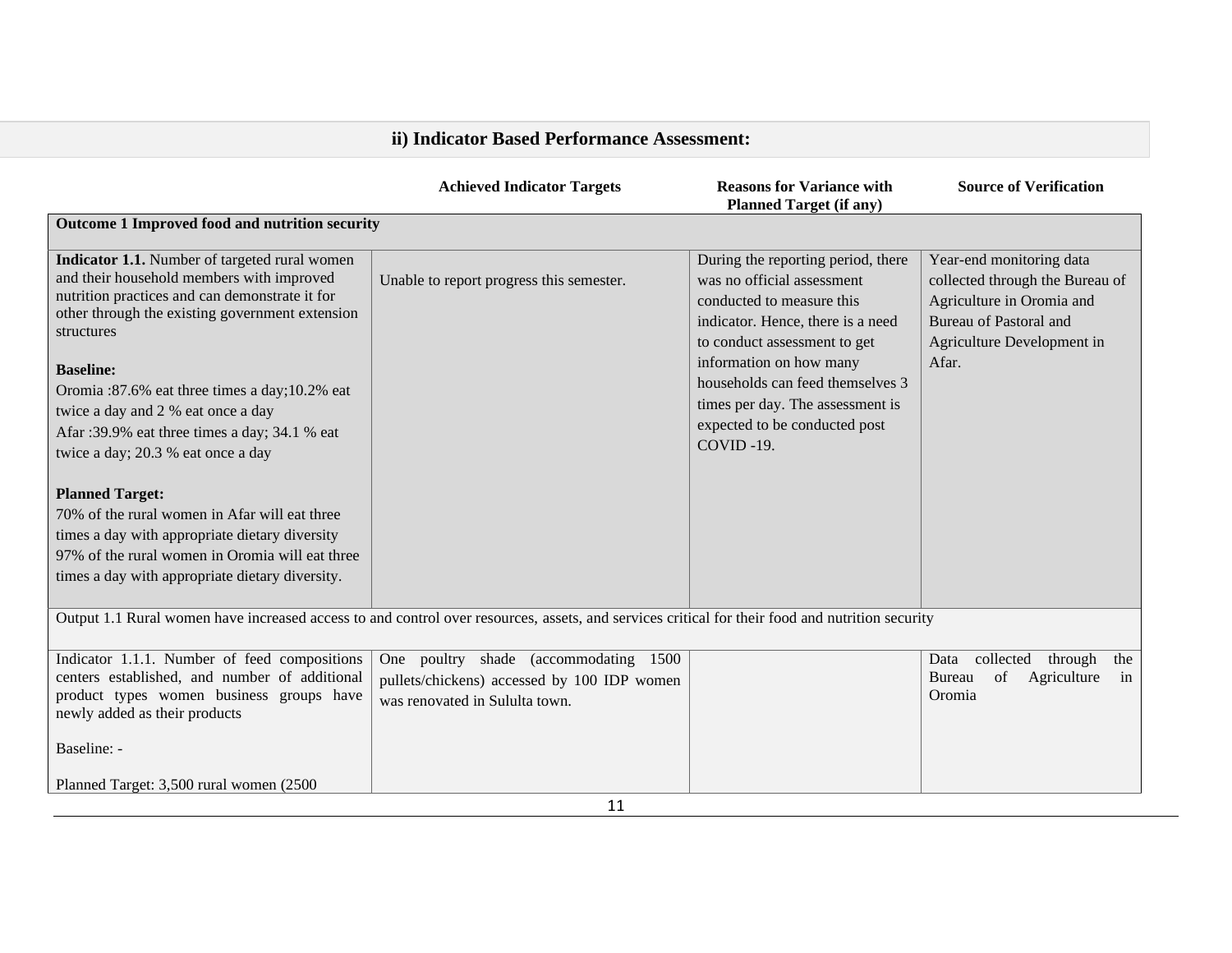| existing and 1000 new)                                                                                                                                                                  |                                                                                                                                                                                                                                                                                                                                                                                                                                                                                                        |                                                                                                                                                                                                         |
|-----------------------------------------------------------------------------------------------------------------------------------------------------------------------------------------|--------------------------------------------------------------------------------------------------------------------------------------------------------------------------------------------------------------------------------------------------------------------------------------------------------------------------------------------------------------------------------------------------------------------------------------------------------------------------------------------------------|---------------------------------------------------------------------------------------------------------------------------------------------------------------------------------------------------------|
|                                                                                                                                                                                         | Output 1.2 Rural women have greater capacity to enhance and control local food security reserves and their production                                                                                                                                                                                                                                                                                                                                                                                  |                                                                                                                                                                                                         |
| Indicator 1.2.1 Number of rural women<br>accessing innovative food processing plants.<br><b>Baseline: None</b><br>Planned Target: 2000 Rural women (1,500<br>existing and 500 new)      | A total of 319 rural women (100 in Oromia and<br>219 in Afar) accessed innovative food<br>processing plans, distributed as follows:<br>In Oromia, milk processing equipment and<br>irrigation kits were distributed to 100 rural<br>women.<br>In Afar, different agricultural inputs, and<br>milk processing equipment were distributed<br>to 203 rural women<br>Moreover, 16 women cooperative leaders<br>in one Woredas of Afar Regional State<br>were equipped with milk processing<br>machineries. | June<br>2020,<br>January<br>monitoring<br>collected<br>data<br>through<br>the<br>Bureau<br>of<br>Agriculture in Oromia<br>and<br>of<br>Pastoral<br>Bureau<br>and<br>Agriculture Development in<br>Afar. |
| Indicator 1.2.2 Indictor 1.2.2: Number of rural<br>women accessing the technologies/CSA inputs<br>Baseline:<br>Planned Target: 700 Rural Women (300 existing<br>and 400 Newly targeted) | A total of 110 women and 3 men accessed<br>technologies and CSA inputs, distributed as<br>follows:<br>• 3 men and 10 women were trained on the<br>operation of the fodder machine in<br>Hawigudina business cooperative of<br>Oromia region.<br>Postharvest technologies were distributed<br>to 100 rural women that benefitted 60<br>households in 3 Woredas of Oromia and<br>Afar.                                                                                                                   | collected<br>Data<br>through<br>BoWCAs, and CPAs                                                                                                                                                        |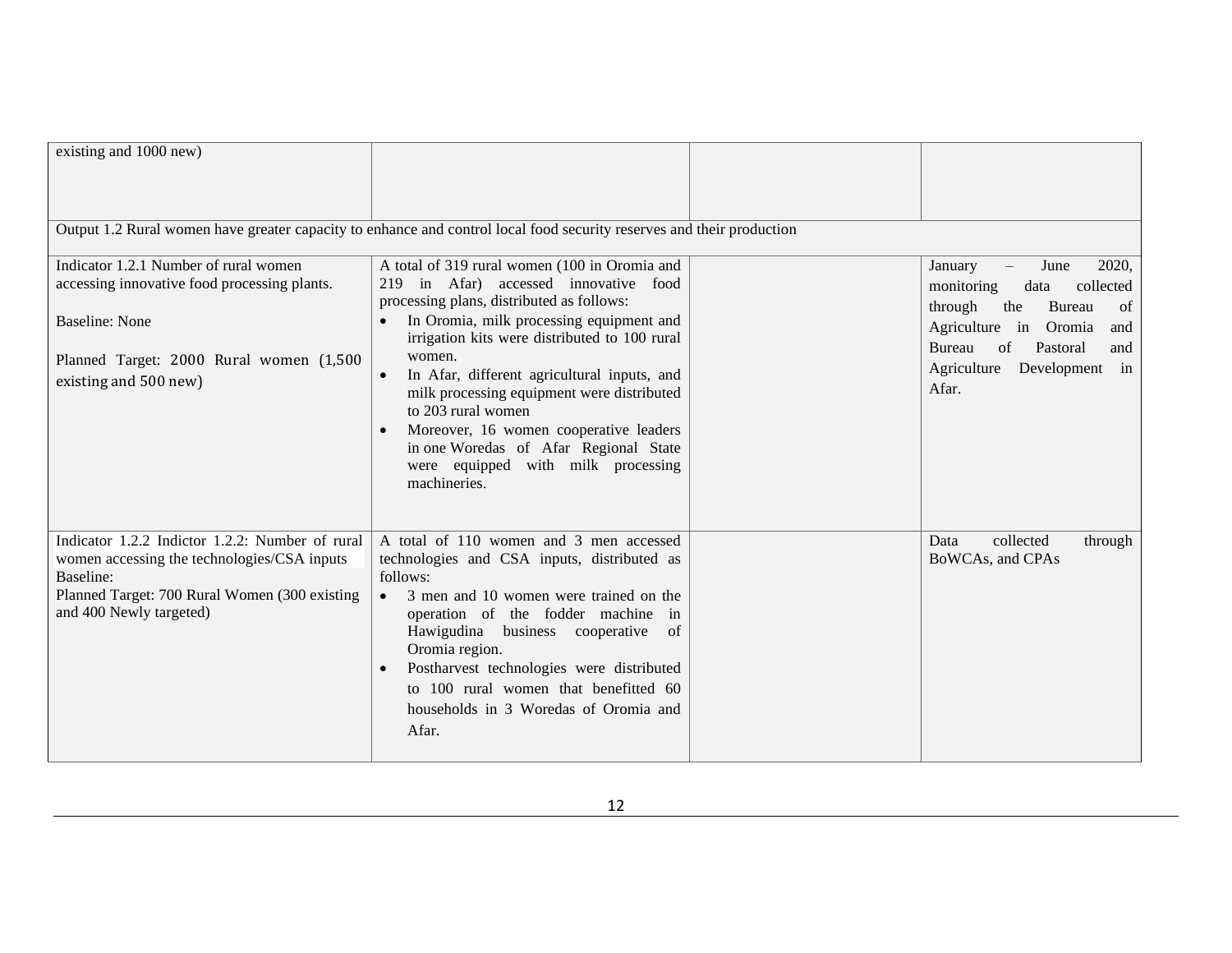| Outcome 2 Rural women have increased income to secure their livelihoods.                                                                                                                                                                                                                                                                                                                                                            |                                                                                                                                                                                                                                                                                                                                                                                                                                                          |  |                                       |         |
|-------------------------------------------------------------------------------------------------------------------------------------------------------------------------------------------------------------------------------------------------------------------------------------------------------------------------------------------------------------------------------------------------------------------------------------|----------------------------------------------------------------------------------------------------------------------------------------------------------------------------------------------------------------------------------------------------------------------------------------------------------------------------------------------------------------------------------------------------------------------------------------------------------|--|---------------------------------------|---------|
|                                                                                                                                                                                                                                                                                                                                                                                                                                     | Output 2.1 Rural women have enhanced entrepreneurship skills and value chains to access markets for their products                                                                                                                                                                                                                                                                                                                                       |  |                                       |         |
| Indicator 2.1.1 Number of targeted women's<br>getting access to diversified market opportunities<br>and sales record of the business groups                                                                                                                                                                                                                                                                                         | Rural women have reached 3,750 rural women<br>(3,311 in Oromia and 439 in Afar) during the<br>reporting period.                                                                                                                                                                                                                                                                                                                                          |  | Data<br>collected<br>BoWCAs, and CPAs | through |
| Baseline: Oromia: All targeted women<br>(households) have one to two sources of income<br>(agriculture and livestock)<br>Afar: All targeted women (households) have one<br>to two sources of income<br>(agriculture and livestock)<br>And (14-16% engage in labor work like Food for<br>work programme and petty trade for subsistence<br>life)<br><b>Planned Target:</b><br>$2500$ Rural women $(1,500)$ existing and 1000<br>new. |                                                                                                                                                                                                                                                                                                                                                                                                                                                          |  |                                       |         |
| Indicator 2.1.2 Number of target women with<br>increased marketing skills of specific value<br>chains<br>26<br>Baseline:<br>Oromia<br>received<br>women<br>entrepreneurship and business skills trainings<br>Received<br><b>BDS</b><br>(counselling,<br>coaching,<br>cooperative formation etc.):<br>280 women<br>Afar-68 women received training on<br>entrepreneurship and business skills                                        | During the reporting period, 103 women rural<br>women were trained on marketing skills of<br>specific value chain, divides as follows:<br>In Afar region, Debel Kebele 50<br>women rural women trained on<br>business plan, financial management<br>and bookkeeping practice.<br>53 (8 men and 45 women) business<br>cooperative at Dodola, Adami Tulu,<br>Judo Kombolcha, Chancho, and Yaya<br>Gullele Woredas of Oromia Region<br>were trained on BDS. |  | Data<br>collected<br>BoWCAs, and CPAs | through |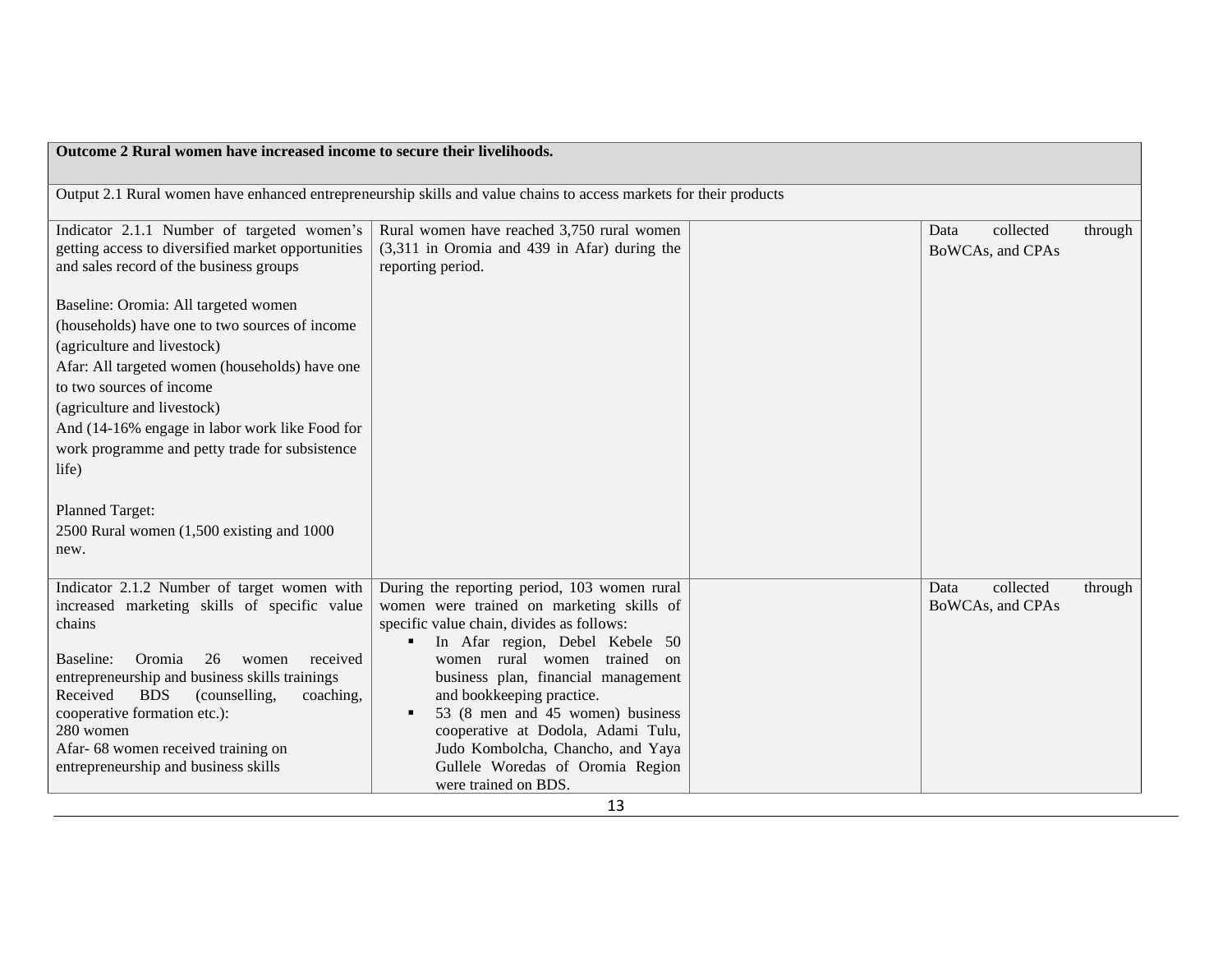| Planned Target: 2500 Rural Women (1,500<br>existing and 1000 new)                                                                                                                                                                                                                                                                                                       |                                                                                                                                                                                                                                                             |                                                                                                                                            |                                                                                                                                                                     |
|-------------------------------------------------------------------------------------------------------------------------------------------------------------------------------------------------------------------------------------------------------------------------------------------------------------------------------------------------------------------------|-------------------------------------------------------------------------------------------------------------------------------------------------------------------------------------------------------------------------------------------------------------|--------------------------------------------------------------------------------------------------------------------------------------------|---------------------------------------------------------------------------------------------------------------------------------------------------------------------|
| Output 2.2 Rural women have increased access to decent wage employment opportunities                                                                                                                                                                                                                                                                                    |                                                                                                                                                                                                                                                             |                                                                                                                                            |                                                                                                                                                                     |
| Indicator 2.2.1. Number of new targeted rural<br>women accessing revolving fund for income<br>generating activities.<br>Baseline: Oromia: 38.2% of women benefited<br>from financial services<br>Afar: None<br>Planned Target: 1,700 Rural Women (700<br>from existing RUSACCOS/<br>(agri<br>women<br>1,000<br>from<br>business<br>coops and<br>new<br>groups/RUSACCOS) | 1,700 Rural Women (700 women from existing<br>RUSACCOS/ (Agri business coops and 1,000<br>from new groups/RUSACCOS) accessed the<br>revolving fund under the reporting period. The<br>revolving fund is utilized to generate income for<br>the rural women. |                                                                                                                                            | collected<br>Data<br>through<br>BoWCAs, and CPAs                                                                                                                    |
| Indicator 2.2.2 Number of women accessing<br>loans for income generating activities<br><b>Baseline: None</b><br>Planned Target: 3,000 rural women of the<br>targeted 3,500 rural women                                                                                                                                                                                  | The number of rural women, who have<br>accessed finance/revolving funds for<br>their income generating activities, have<br>reached 3,750 rural women (3,311 in<br>Oromia and 439 in Afar) during the<br>reporting period.                                   |                                                                                                                                            | collected through<br>the<br>Data<br>of Agriculture<br>in<br>Bureau<br>Oromia and Bureau of Pastoral<br>and Agriculture Development in<br>Afar.                      |
| Outcome 3: Rural women have enhanced leadership and participation in their communities and in rural institutions, and in shaping laws, policies and<br>programme.                                                                                                                                                                                                       |                                                                                                                                                                                                                                                             |                                                                                                                                            |                                                                                                                                                                     |
| Proportion<br><b>Indicator</b><br>3.1:<br>of<br>Producer<br>Organizations led by Women<br>Baseline: Oromia: no woman in leadership<br>position.<br>Afar-: only in their self-help groups /women                                                                                                                                                                         | 49% of the target (171 rural women) are leading<br>their agro-business cooperatives, RUSACCOS,<br>represented in Kebele Aba Geda council, (as<br>secretary), in the kebele administration etc.                                                              | Due to $COVID - 19$ all gatherings<br>and<br>meetings<br>have<br>been<br>postponed and there is not<br>additional information on this part | Based on year-end monitoring<br>collected<br>through<br>data<br>BoWCAs,<br>Implementing<br>partners, and CPA sand JP<br>RWEE Midterm<br>evaluation,<br>report 2018. |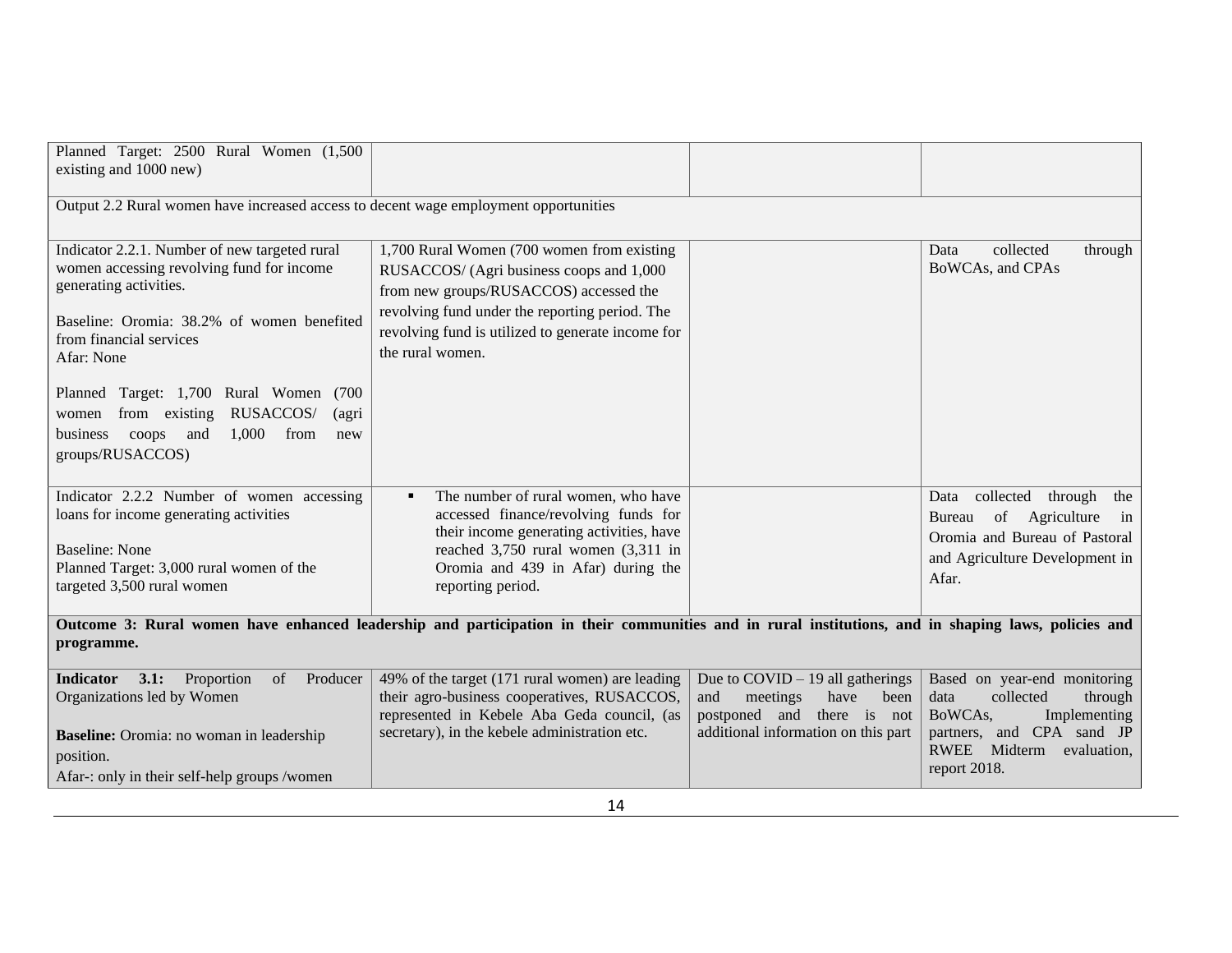| <b>SACCOs</b>                                                                                                                                                                             |                                                                                                                                                                                       |                                                                                                                                                |                                                   |
|-------------------------------------------------------------------------------------------------------------------------------------------------------------------------------------------|---------------------------------------------------------------------------------------------------------------------------------------------------------------------------------------|------------------------------------------------------------------------------------------------------------------------------------------------|---------------------------------------------------|
| Planned Target: 10% of the target women will<br>be participating in leadership and decision<br>making in<br>rural<br>institutions including                                               |                                                                                                                                                                                       |                                                                                                                                                |                                                   |
| <b>RUSACCOs</b><br>community-based<br>and<br>organization.                                                                                                                                |                                                                                                                                                                                       |                                                                                                                                                |                                                   |
|                                                                                                                                                                                           | Output 3.1 Rural women, including young women have enhanced confidence and leadership skills to participate in local governance                                                       |                                                                                                                                                |                                                   |
| Indicator 3.1.1. Number of women with<br>improved leadership, assertiveness and<br>management skills                                                                                      | Unable to report progress this semester.                                                                                                                                              | Due to $COVID - 19$ all gatherings<br>have<br>and<br>meetings<br>been<br>postponed, hence no activities<br>related to this indicator have been | collected<br>Data<br>through<br>BoWCAs, and CPAs. |
| Baseline: Oromia: 200 of the target women<br>Afar - None                                                                                                                                  |                                                                                                                                                                                       | implemented during the reporting<br>period.                                                                                                    |                                                   |
| Planned Target: 1500 of the targets will have                                                                                                                                             |                                                                                                                                                                                       |                                                                                                                                                |                                                   |
| better skill and confidence                                                                                                                                                               |                                                                                                                                                                                       |                                                                                                                                                |                                                   |
| Indicator 3.1.2 Number of Rural women with<br>improved reading and writing skill through<br>functional literacy.                                                                          | Following COVID-19 outbreak, the government<br>has declared state of emergency. Hence, social<br>gatherings are banned and restrictions on<br>vehicle movement have been imposed. The |                                                                                                                                                | No information available                          |
| Baseline: 24.8 % of targeted rural women and<br>3.4% in Afar had access to training on business,<br>cooperatives management, income generating<br>activities, and other technical skills. | activities related to this indicator were not<br>implemented during the reporting period.                                                                                             |                                                                                                                                                |                                                   |
| Planned Target: 450 Rural women (300 Existing<br>and 150 new)                                                                                                                             |                                                                                                                                                                                       |                                                                                                                                                |                                                   |
|                                                                                                                                                                                           | Output 3.2: Rural women have greater organizational capacities to form, sustain and participate into POs, cooperatives and unions                                                     |                                                                                                                                                |                                                   |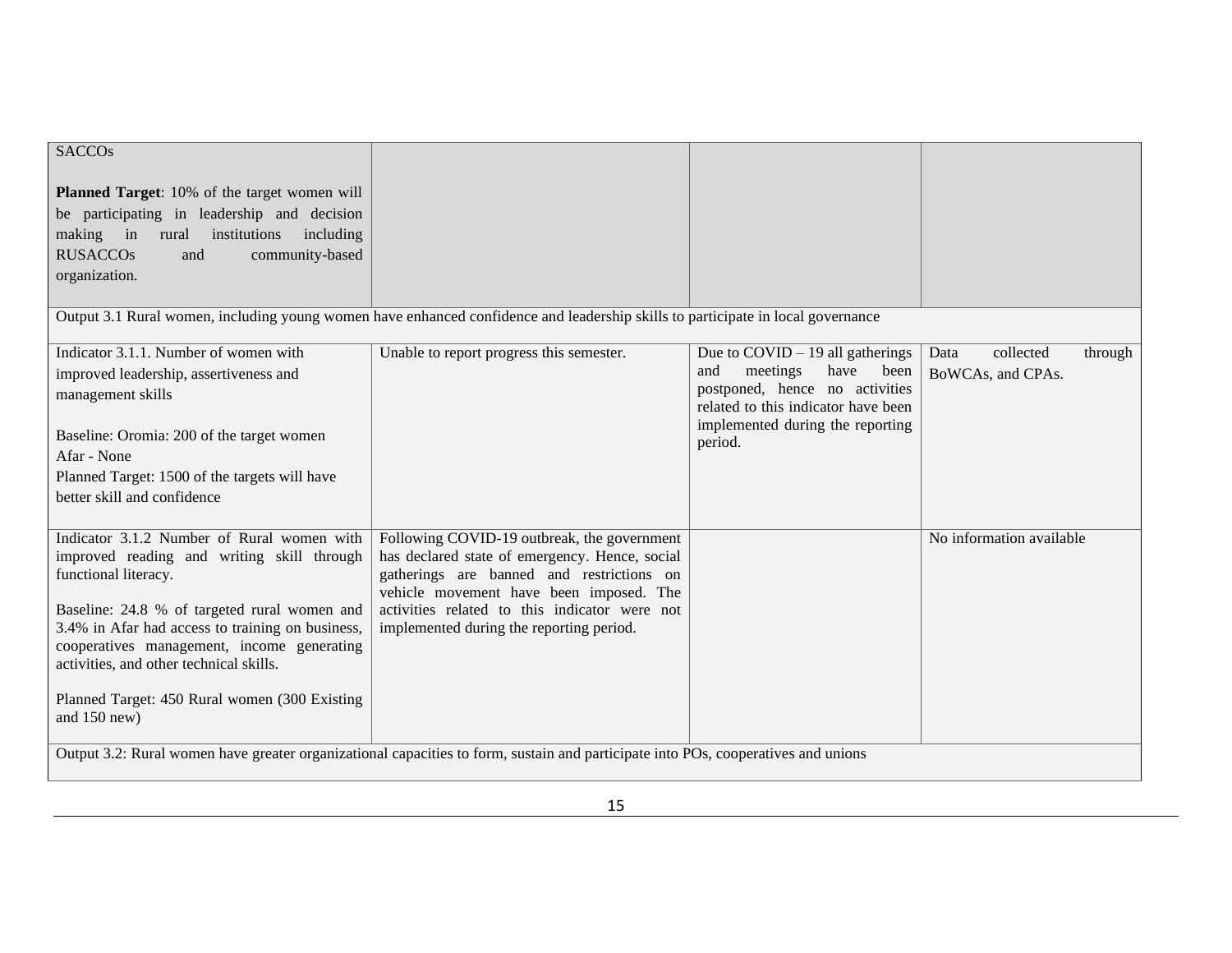| Indicator 3.2.1 Number of institutions and                                          | 55 institutions including, 24 women led                                                                                                                                    | JP RWEE has partnered with new  | Using data from BoWCYAs and       |
|-------------------------------------------------------------------------------------|----------------------------------------------------------------------------------------------------------------------------------------------------------------------------|---------------------------------|-----------------------------------|
| communities advocating for women and girls'                                         | cooperatives (RUSACCOs and Agri-business                                                                                                                                   | organizations and networks that | Rural Land Administration and     |
| economic rights.                                                                    | cooperatives) are advocating for women to                                                                                                                                  | work on women economic rights.  | Use Directorate under Ministry of |
|                                                                                     | access and control land and other public                                                                                                                                   | In the reporting period two new | Agriculture.                      |
| Baseline: Oromia: 2 women Cooperatives Per                                          | services and resources.                                                                                                                                                    | partnerships are; Ministry of   |                                   |
| District; Afar: 2 women Cooperative Per District                                    |                                                                                                                                                                            | Urban<br>Development<br>and     |                                   |
|                                                                                     |                                                                                                                                                                            | Construction<br>and<br>Oromia   |                                   |
| Planned Target: 22 (13 existing and new women                                       |                                                                                                                                                                            | Agriculture Research Institute, |                                   |
| RUSACCCOs and 9 Re-organized Business                                               |                                                                                                                                                                            | Adami Tulu Branch.              |                                   |
| Groups).                                                                            |                                                                                                                                                                            |                                 |                                   |
|                                                                                     |                                                                                                                                                                            |                                 |                                   |
|                                                                                     | Output 3.3: Rural women, including young women, have increased capacity to engage in and influence relevant policy forums at national and regional levels                  |                                 |                                   |
|                                                                                     |                                                                                                                                                                            |                                 |                                   |
| Indictor 3.3.1 - Number of rural women that                                         | 28 rural women (5 men and 23 women) in                                                                                                                                     |                                 | Data collected from BoWCAs,       |
| participated in the learning visits and have                                        | Oromia region took part in learning visit.                                                                                                                                 |                                 | SWAA-E and CPAs.                  |
| strengthened their knowledge.                                                       |                                                                                                                                                                            |                                 |                                   |
|                                                                                     |                                                                                                                                                                            |                                 |                                   |
| Baseline: None in both Oromia and Afar                                              |                                                                                                                                                                            |                                 |                                   |
| Regions.                                                                            |                                                                                                                                                                            |                                 |                                   |
| Planned Target: 40 rural women                                                      |                                                                                                                                                                            |                                 |                                   |
|                                                                                     |                                                                                                                                                                            |                                 |                                   |
|                                                                                     | Outcome 4: A more gender responsive policy environment is secured for the economic empowerment of rural women                                                              |                                 |                                   |
|                                                                                     | Output 4.1. Agriculture key stakeholders, including relevant government bodies, capacity enhanced to conduct gender analysis and integrate gender sensitive indicators and |                                 |                                   |
| targets in planning and budgeting.                                                  |                                                                                                                                                                            |                                 |                                   |
|                                                                                     |                                                                                                                                                                            |                                 |                                   |
| Indicator 4.1.1 Number of experts and officials                                     | All the planed trainings on gender analysis were                                                                                                                           |                                 | No information available          |
| in relevant government sector offices with                                          | not conducted due to COVID - 19.                                                                                                                                           |                                 |                                   |
| increased capacity to conduct gender analysis                                       |                                                                                                                                                                            |                                 |                                   |
| and integrate gender sensitive indicators and<br>targets in planning and budgeting. |                                                                                                                                                                            |                                 |                                   |
|                                                                                     |                                                                                                                                                                            |                                 |                                   |
| <b>Baseline: None</b>                                                               |                                                                                                                                                                            |                                 |                                   |
|                                                                                     |                                                                                                                                                                            |                                 |                                   |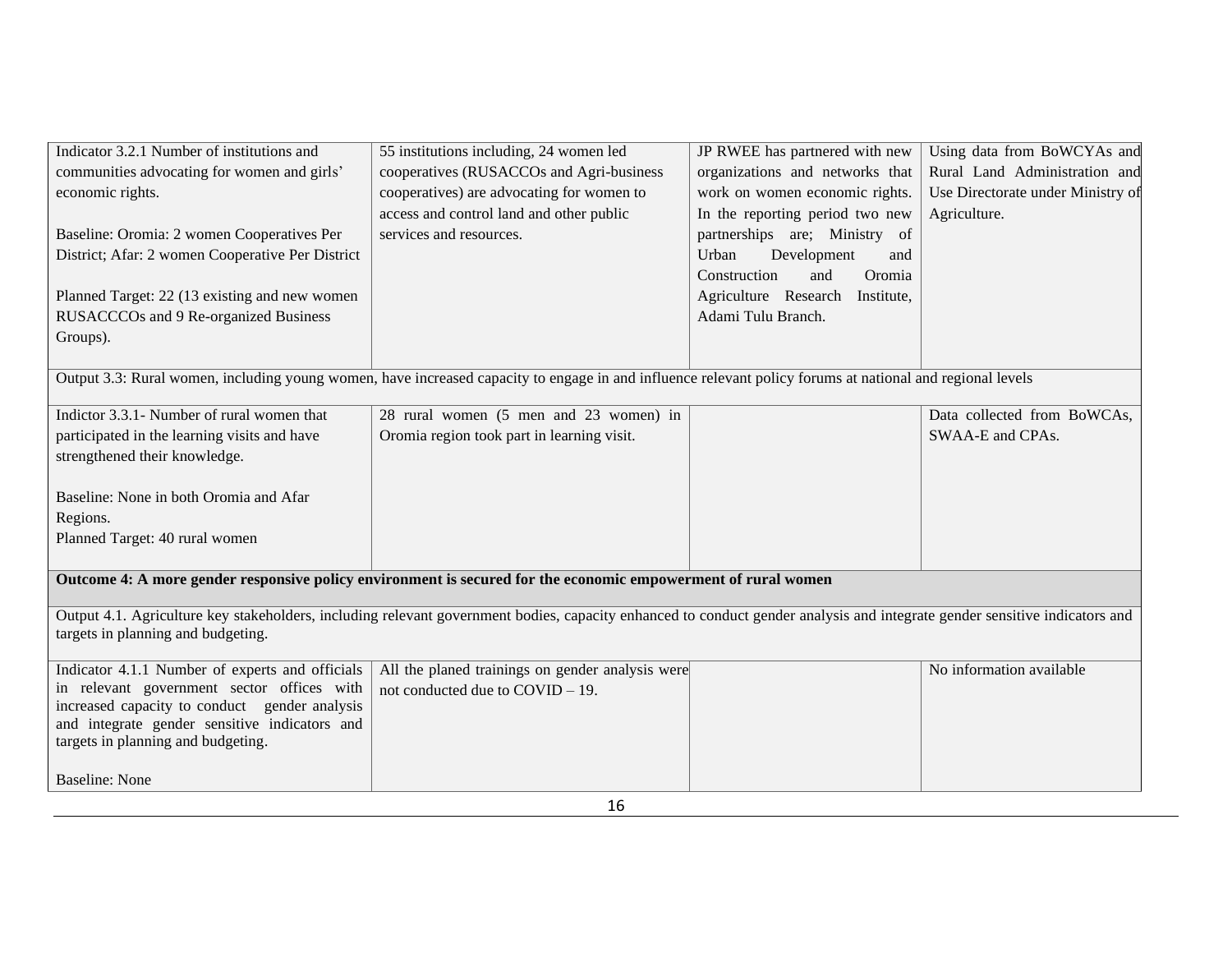| Planned Target: 60 experts (40 men and 20<br>women from Agriculture based organizations)         |                                                                                                                |                                                 |
|--------------------------------------------------------------------------------------------------|----------------------------------------------------------------------------------------------------------------|-------------------------------------------------|
| Indicator 4.1.2 Number of experts trained on the<br>effects of climate change on women and their | 28 (20 men and 8 women) Woreda committee<br>members, government sector offices and kebele                      | Data collected from BoWCAs,<br>SWAA-E and CPAs. |
| contributions to mitigate the impact.                                                            | cabinet members in Oromia region were trained                                                                  |                                                 |
| <b>Baseline: None</b>                                                                            | on the effects of climate change on women and                                                                  |                                                 |
| Planned Target: 75 public officials from 10<br>Sectors                                           | their contributions to mitigate the impact.                                                                    |                                                 |
|                                                                                                  | Output 4.2 Greater availability of tools and data to track progress in the economic empowerment of rural women |                                                 |
| Indicator 4.2.1 Gender Analysis of the National                                                  | The process of developing the National                                                                         |                                                 |
| Agricultural policy and or strategy and                                                          | Agriculture Policy and strategy has started. A                                                                 |                                                 |
| programmes completed.                                                                            | small network that discusses and works on the                                                                  |                                                 |
| Baseline:                                                                                        | matter has been established that consists of UN                                                                |                                                 |
| Planned Target: To have a gender responsive                                                      | agencies and government offices in the                                                                         |                                                 |
| national Agricultural Policy.                                                                    | agriculture sector. A focal person who follows                                                                 |                                                 |
|                                                                                                  | the routine activity has been assigned.                                                                        |                                                 |
| Indicator 4.2.2 Number of                                                                        | During 2020 three key documents:                                                                               | Bibliography that is conducted in               |
| researches/availabilities of evidence-based                                                      | 1) Rapid assessment on Gender and                                                                              | collaboration with The Ethiopian                |
| research) and actions conducted to inform policy                                                 | Agricultural Mechanization conducted                                                                           | Women's Land Right task force                   |
| development and actions for gender equality                                                      | with MOA.                                                                                                      |                                                 |
| Baseline: Only national level Preliminary                                                        | Policy brief on agricultural<br>2)                                                                             |                                                 |
| Gender Profile                                                                                   | mechanization, at                                                                                              |                                                 |
|                                                                                                  | https://africa.unwomen.org/en/digital-<br>library/publications/2020/06/gender-                                 |                                                 |
| Planned Target: Three policy advocacy-oriented                                                   | and-agricultural-mechanization-policy-                                                                         |                                                 |
| research.                                                                                        | brief                                                                                                          |                                                 |
|                                                                                                  | https://africa.unwomen.org/en/digital-                                                                         |                                                 |
|                                                                                                  | library/publications/2020/06/gender-                                                                           |                                                 |
|                                                                                                  | and-agricultural-mechanization-in-                                                                             |                                                 |
|                                                                                                  | ethiopia                                                                                                       |                                                 |